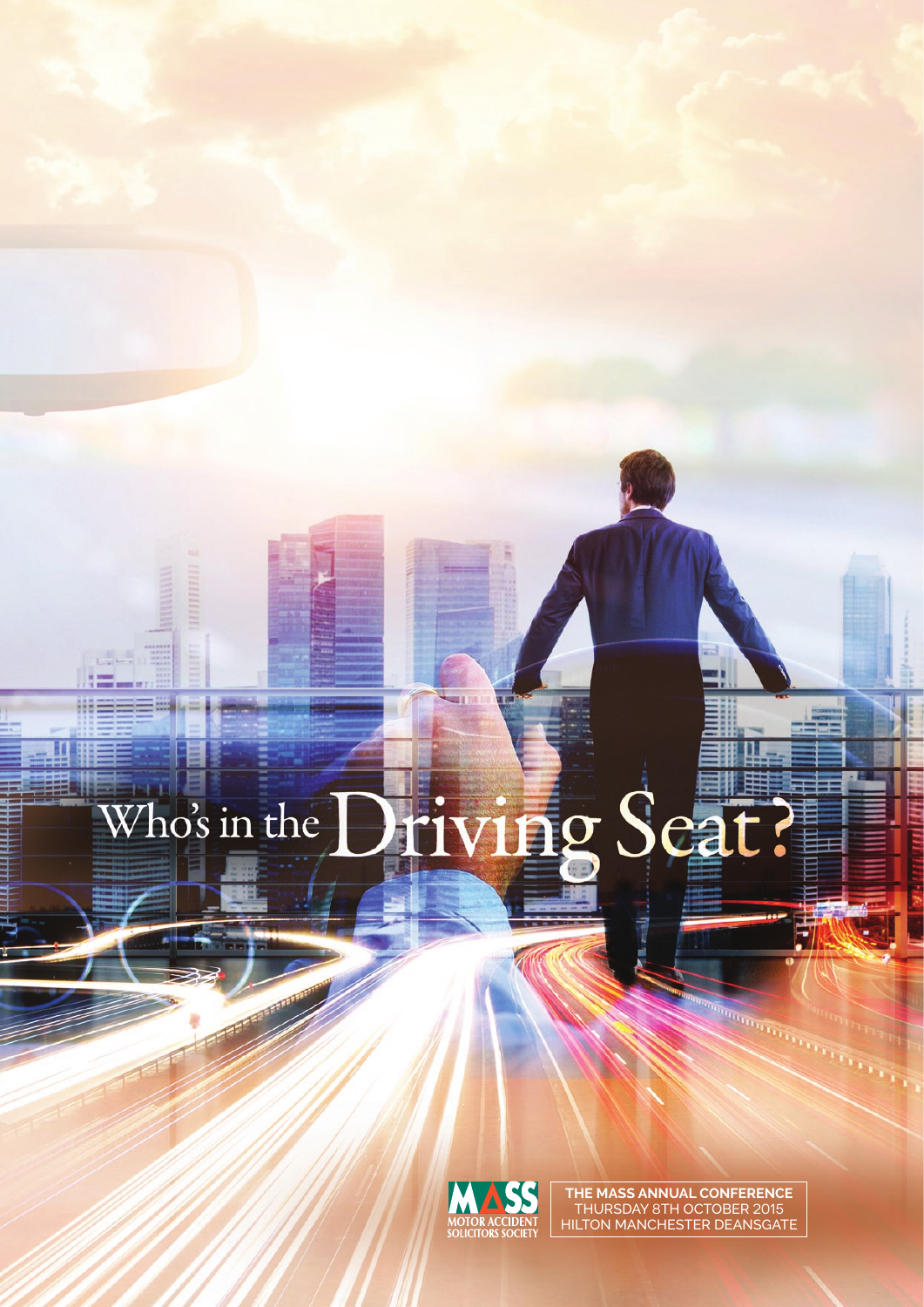# **MASS ANNUAL CONFERENCE** PROGRAMME

#### 8.00am

**Registration and Refreshments**

9.00am

**Conference Welcome**

#### 9.05am

#### **Industry Collaboration to fight fraud**

**Steve Jackson**  Head of Financial Crime, Covea Insurance

#### 9.35am

#### **Mediation 101**

#### **Tips, Tricks and Carpet Bombs**

**Paul Nicholls**  Accredited Mediator & Partner, Nicholls Brimble

#### **On-line Dispute Resolution**

**Mike Lind**  GM Europe and Africa, Modria

#### 10.15am

#### **Shortcomings of Medical Reports**

**The fallacies of assumptions, omissions and unchallenged dogma** 

**Dr Steven Brown Consultant** 

#### 10.45am

**Morning Refreshments**

#### 11.15am

**MASS Chairman**

**Susan Brown**

## 11.30am

**Keynote Address**

**Gordon Exall**  Zenith Chambers

#### **MIDDAY**

## **MedCo**

**The Challenges and Opportunities Six Months On**

#### *Panel*

**Lorraine Rogerson** Independent Chair, MedCo

**Craig Budsworth**  Immediate past chair, MASS

**Nigel Teasdale**  MedCo Director on behalf of FOIL

**Dr Simon Margolis**  Group Chairman, Premex Group

#### 1.15pm

**Lunch**

# os in th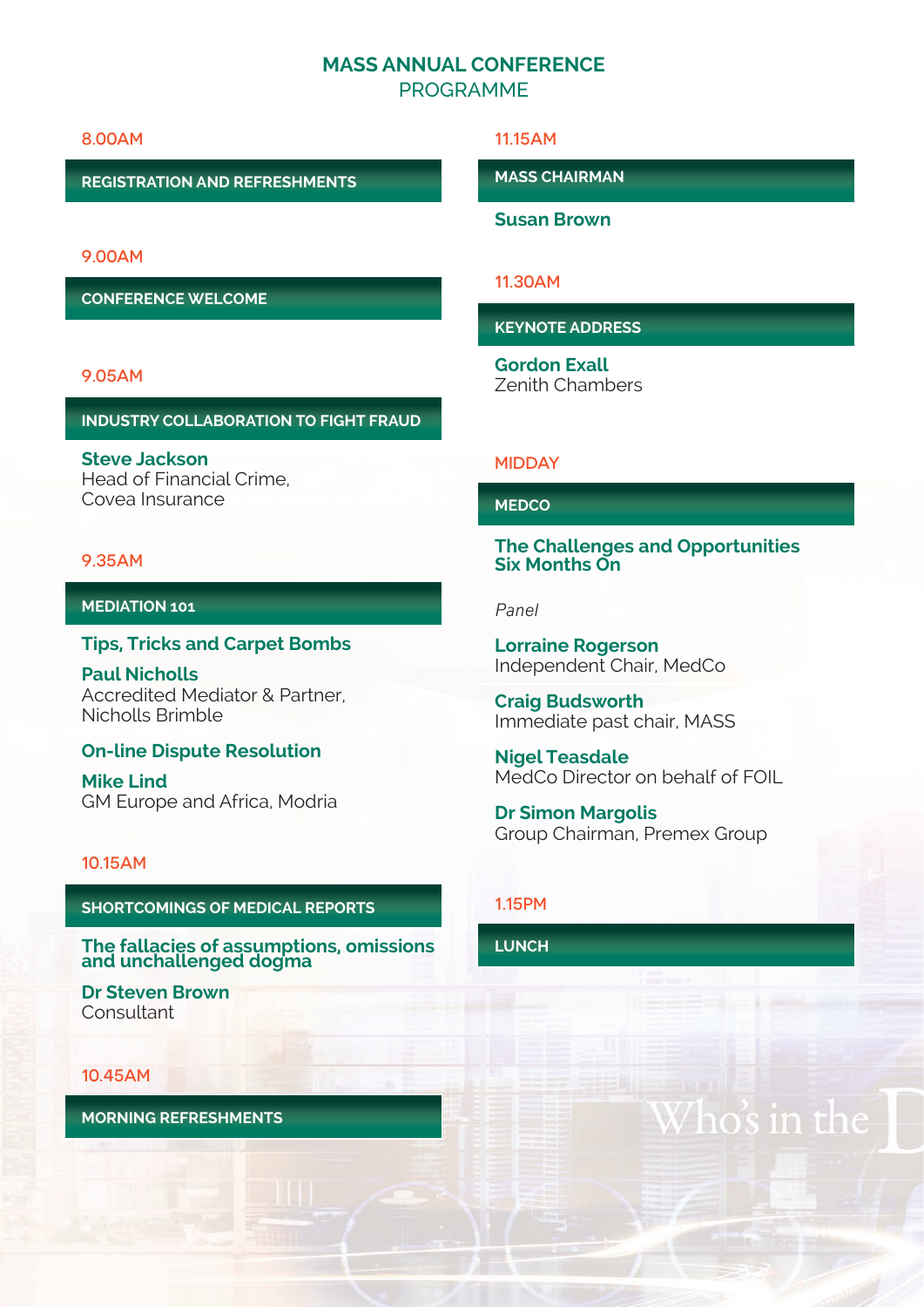# **Thursday 8th October 2015**

# HILTON MANCHESTER DEANSGATE

#### 2.15pm

**Achieving fair Compensation for your client**

**Satinder Hunjan QC**  No 5 Chambers

## 2.45pm

#### **Advancement in Vehicle Technology**

#### **What does the future hold?**

**Iain Knight**  Director, Apollo Vehicle Safety Limited

#### 3.15pm

### **Keeping up to date in the RTA / PI world**

## **A quick fire session on topical issues**

*Part 36* **Kate Sweeney** Partner, Head of PI, Stephensons Solicitors LLP

*The new MIB Agreements* **Peter Adlard** Head of Claimant, Hebble Law

*Fundamental Dishonesty and QOCS*  **Simon Stanfield** Partner, colemans-ctts

*PI Trust Funds*  **John Atkinson** Head of Trusts, George Ide LLP

*Post LASPO Success fees and ATE*  **Greg Cox** Partner, colemans-ctts

4.15pm

**MASS Chairman's Closing Comments**

4.30pm

**Afternoon Refreshments**

# **BIRT (BRAIN INJURY REHABILITATION TRUST)**

THE MASS SPONSORED CHARITY 2015/2016

The Brain Injury Rehabilitation Trust (BIRT) has been chosen again as the sponsored charity for MASS in 2015/16.

BIRT has been providing excellence in brain injury rehabilitation for 25 years. Since opening its first service BIRT has grown rapidly to become the charity leading brain injury rehabilitation across the UK. It offers a range of 15 specialist brain injury services across the UK. These residential centres and independent hospitals offer a breadth of provision to meet the needs of adults with an acquired brain injury and aim to provide the best quality neurobehavioural rehabilitation for people with complex and challenging needs after brain injury.

BIRT would like to use the money raised within their existing services to replicate real life situations where Service Users can practice new or re-learned social skills and behaviours before using them in the community with the ultimate goal of enabling Service Users to participate in life as fully as possible, needing the least possible assistance.

#### **www.thedtgroup.org/brain-injury**